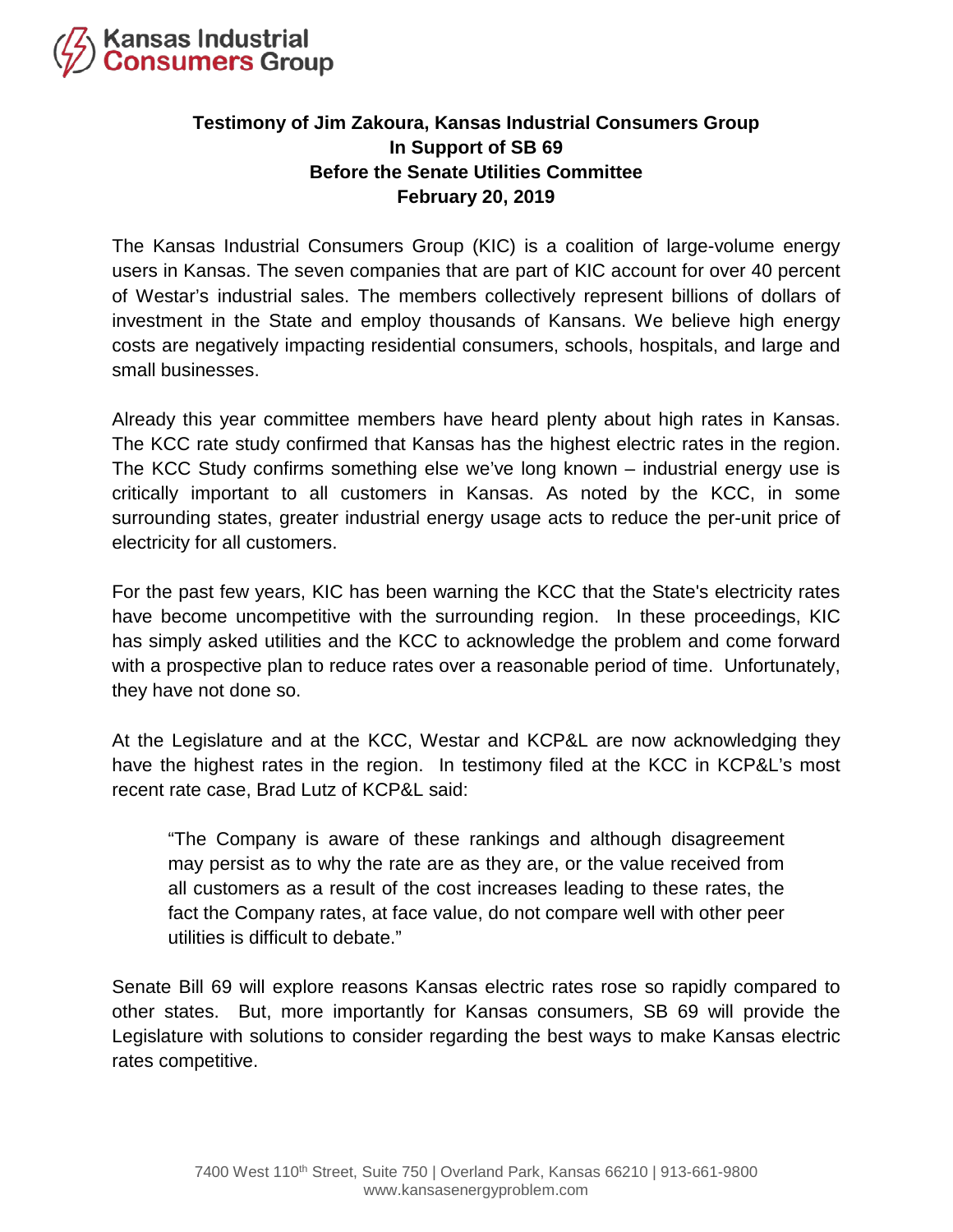## **Kansas Industrial<br>Consumers Group**

SB 69 looks at a number of very important issues, such as:

- How have regional utilities complied with environmental requirements?
- How does the regulatory model in Kansas compare to other states?
- Are assets in rate base being fully utilized and appropriately charged to customers?

There are a number of items that could be implemented today that would reduce rates for consumers. One is the modest change proposed in SB 24 regarding the transmission delivery charge. In the Westar and KCP&L merger case, KIC recommended moderating capital expenditures, limiting investment to match current levels of depreciation. This would allow sizable investments in the electric system without increasing rates. Another option is to extend depreciation schedules the way Iowa has. This too would lower rates.

We have many good solutions and answers, but we don't have all the answers. That's why SB 69 is critically important. We believe a majority of the Legislature is committed to making Kansas electric rates more competitive. SB 69 will provide thorough and independent options to achieve that goal.

The Legislature created the KCC in 1911 with substantive updates in 1933. And nearly every year, the Legislature passes or at least considers new statutes that impact the way the KCC regulates utilities. Last year, the Legislature passed SB 279, changing how the gas GSRS works. It is wholly in the purview of the Legislature to look at the operations of the KCC and update regulations. In fact, on behalf of consumers, it should be a requirement.

SB 69 makes some simple, commonsense requirements on the KCC. Section 2 tells the KCC to consider the rates charged in other states when exercising its policy-making discretion to set "just and reasonable" rates. This is a matter of commerce in the State. Kansas must have competitive rates. This section does not tell the KCC how the use the information, only that it must consider the issue.

Section 2 also requires the KCC, when approving rate increases, to include a statement on the impact on the economy. Again, the KCC is not required to set rates based on the economic impact, and the standards for setting lawful rates will not change. But this language would ensure the Kansas economy is considered during the rate-setting process.

Section 3 concerns transparency. Each year the KCC produces a thorough report for the Legislature regarding electric rates and other issues. Section 3 would require the report to include information on regional electric and natural gas rates.